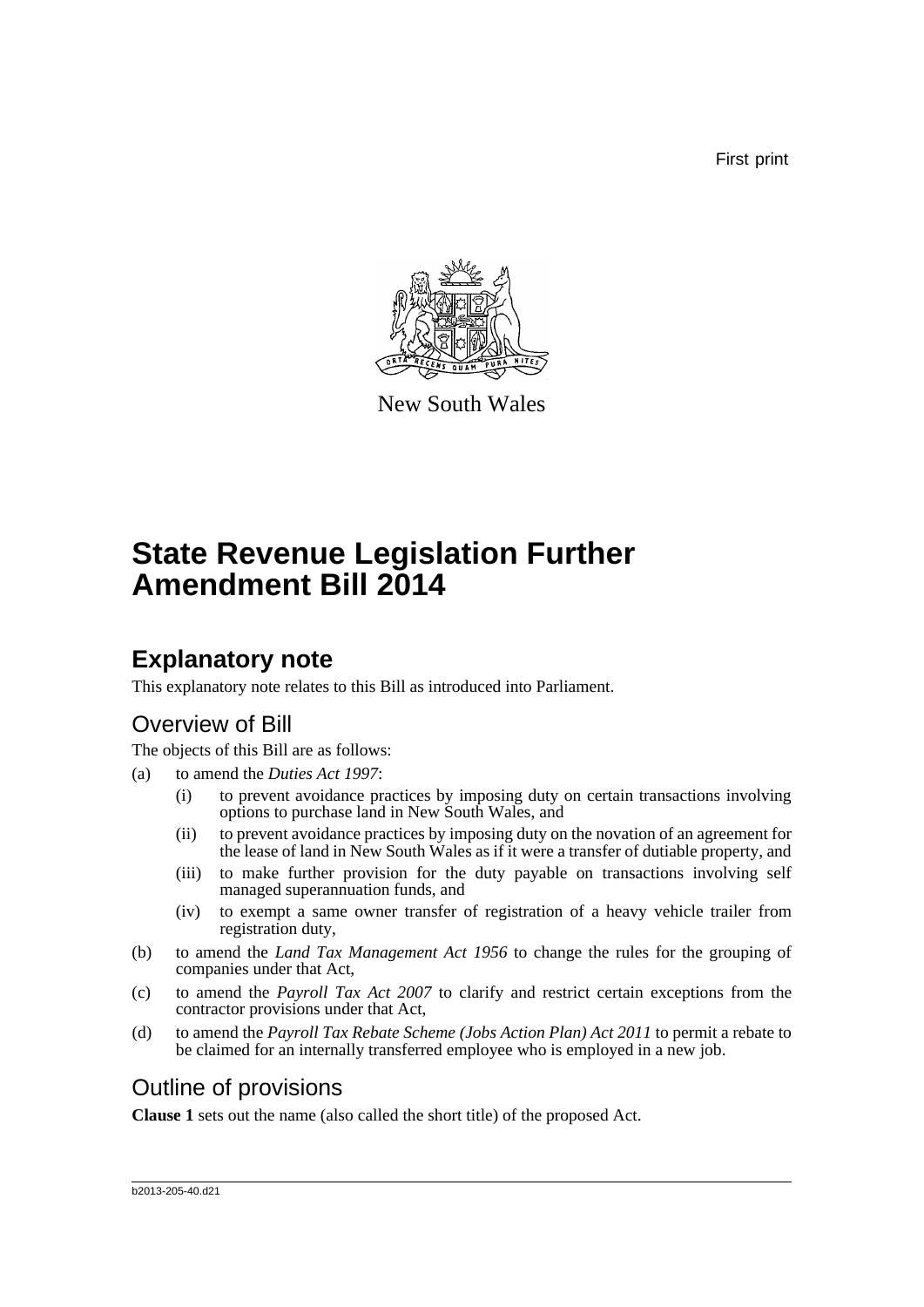**Clause 2** provides for the commencement of the proposed Act.

## **Schedule 1 Amendment of Duties Act 1997 No 123**

### **Options to purchase land**

**Schedule 1 [4]** (proposed section 9B) ensures that certain transactions involving options to purchase land are dutiable in the same way as a transfer of an option to purchase land. The amendments provide that a transfer of an option to purchase land in New South Wales is taken to occur if, for valuable consideration:

- (a) another person is nominated to exercise the option, or
- (b) another person is nominated as purchaser or transferee of the land the subject of the option on or before the exercise of the option, or
- (c) the option holder agrees to a novation of the option, or otherwise relinquishes rights under the option, so that another person obtains a right to exercise the option or to purchase the land.

**Schedule 1 [5]** provides that the consideration for a transfer of land that occurs as a consequence of the exercise of an option to purchase land is taken to include the amount or value of the consideration provided by or on behalf of the transferee for the option. (The dutiable value of a transfer of land is calculated by reference to the consideration for the transfer.)

**Schedule 1 [8]** ensures that the duty chargeable in respect of a transfer of land that occurs as a consequence of the exercise of an option to purchase land is reduced by the amount of duty (if any) paid by the transferee on the transfer of the option to the transferee.

### **Novation of agreement for lease of land**

**Schedule 1 [4]** (proposed section 9C) imposes duty on the novation of an agreement for the lease of land in New South Wales as if it were a transfer of dutiable property. The lessee's interest in the agreement for lease is taken to be dutiable property and the novation of the agreement is taken to be a transfer of that dutiable property. The amendment ensures that a novation of an agreement for the lease of land is not used as a way of avoiding duty on a transaction that has a similar effect to transferring a lease of land (a transfer of a lease of land in New South Wales is a dutiable transaction under the *Duties Act 1997*). Under the amendment, the new lessee will liable for duty on the novation of the agreement for lease.

### **Self managed superannuation funds**

**Schedule 1 [6]** changes a concession that applies when a member of a self managed superannuation fund transfers property to the trustee or a custodian of the trustee of the fund. At present, duty is chargeable on such a transfer at a flat rate (rather than an ad valorem rate) if the transfer meets certain criteria (for example, the property transferred must be used solely for the purpose of providing a retirement benefit to the member who transfers the property).

The amendment makes it clear that:

- (a) the concession can apply if the transfer is made by more than one member of a self managed superannuation fund, and
- (b) if more than one member is transferring the property, the property must be used for the benefit of the members in the same proportions as it was held by them before the transfer, and
- (c) the concession does not apply if the property transferred is held by the member of the self managed superannuation fund in a trustee capacity.

The amendment also increases the concessional rate of duty on such a transfer from \$50 to \$500.

**Schedule 1 [7]** provides for charging of duty at a flat rate of \$500 on a declaration of trust made by a custodian of the trustee of a self managed superannuation fund that dutiable property is or is to be held in trust for the trustee of a named self managed superannuation fund. This nominal rate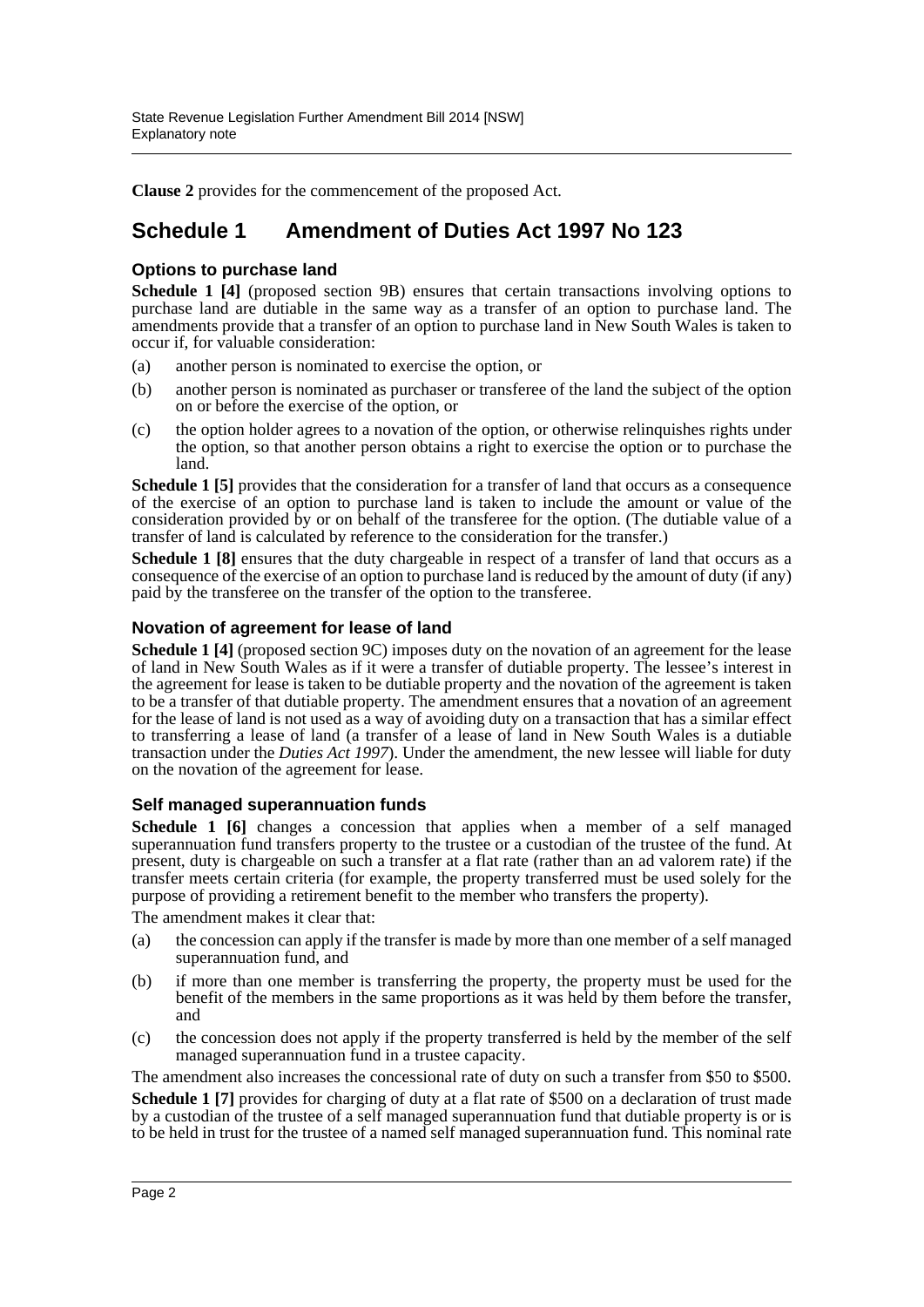of duty will apply if ad valorem duty was paid on the acquisition of the property by the custodian or the trustee, or the acquisition was chargeable with nominal duty only under section 62A of the *Duties Act 1997*, and consideration for the acquisition was provided by the trustee.

### **Duty on registration of heavy vehicle trailers**

**Schedule 1 [9]** exempts from motor vehicle registration duty an application to register a heavy vehicle trailer that is a same owner transfer of registration. That is, an application for registration will be exempt if the trailer is or has been registered in the name of the person under legislation of the Commonwealth or of another State or a Territory.

**Schedule 1 [9]** also clarifies an existing exemption for heavy vehicle trailers that have never been registered so that it does not apply if the heavy vehicle trailer has previously been registered under the *Interstate Road Transport Act 1985* of the Commonwealth. (However, the new exemption for same owner transfers will apply to heavy vehicle trailers registered under that Act.)

### **Other amendments**

**Schedule 1 [10]** provides for transitional matters relating to the proposed amendments.

**Schedule 1 [3]** clarifies a provision of the *Duties Act 1997* that makes a change in partnership arrangements subject to duty as a transfer of a partnership interest, to make it clear that such a transfer is treated as a dutiable transaction.

**Schedule 1 [2]** inserts a note in the *Duties Act 1997*, next to a key provision in that Act that outlines the types of transactions that are subject to duty under Chapter 2 of that Act, to alert the reader to other provisions that are relevant to determining whether a transaction is a dutiable transaction. It also removes a provision that is made redundant by the amendment in Schedule 1 [3]. **Schedule 1 [1]** is a consequential amendment.

## **Schedule 2 Amendment of Land Tax Management Act 1956 No 26**

The *Land Tax Management Act 1956* permits related companies to be grouped for land tax purposes. This ensures that the land tax free threshold is applied only once to the land holdings of related companies.

**Schedule 2 [6]** ensures that 2 companies are not grouped for land tax purposes merely because the same person (or company) acting in a trustee or nominee capacity has a controlling interest in both companies. The 2 companies will be treated as related in such a case only if the trusts concerned are both fixed trusts with the same beneficiaries.

**Schedule 2 [1]–[5] and [7]** are statute law revision amendments. The purpose of the proposed amendments is to simplify the way in which the grouping rules are expressed. They do not make any change in substance.

**Schedule 2 [8]** applies the proposed amendments from the 2015 land tax year.

# **Schedule 3 Amendment of Payroll Tax Act 2007 No 21**

As a general rule, contractual arrangements for the supply of services are subject to payroll tax as if the person engaged to perform the work under the contract was an employee and amounts paid under the contract were wages. This rule is subject to certain exceptions. The effect of those exceptions is to exempt certain contractual arrangements from payroll tax. **Schedule 3** restricts and clarifies those exemptions.

**Schedule 3 [3]** makes it clear that a contract under which a person is supplied with services ancillary to the conveyance of goods by vehicle is also exempt from payroll tax if the services are provided solely for the conveyance of goods by vehicle.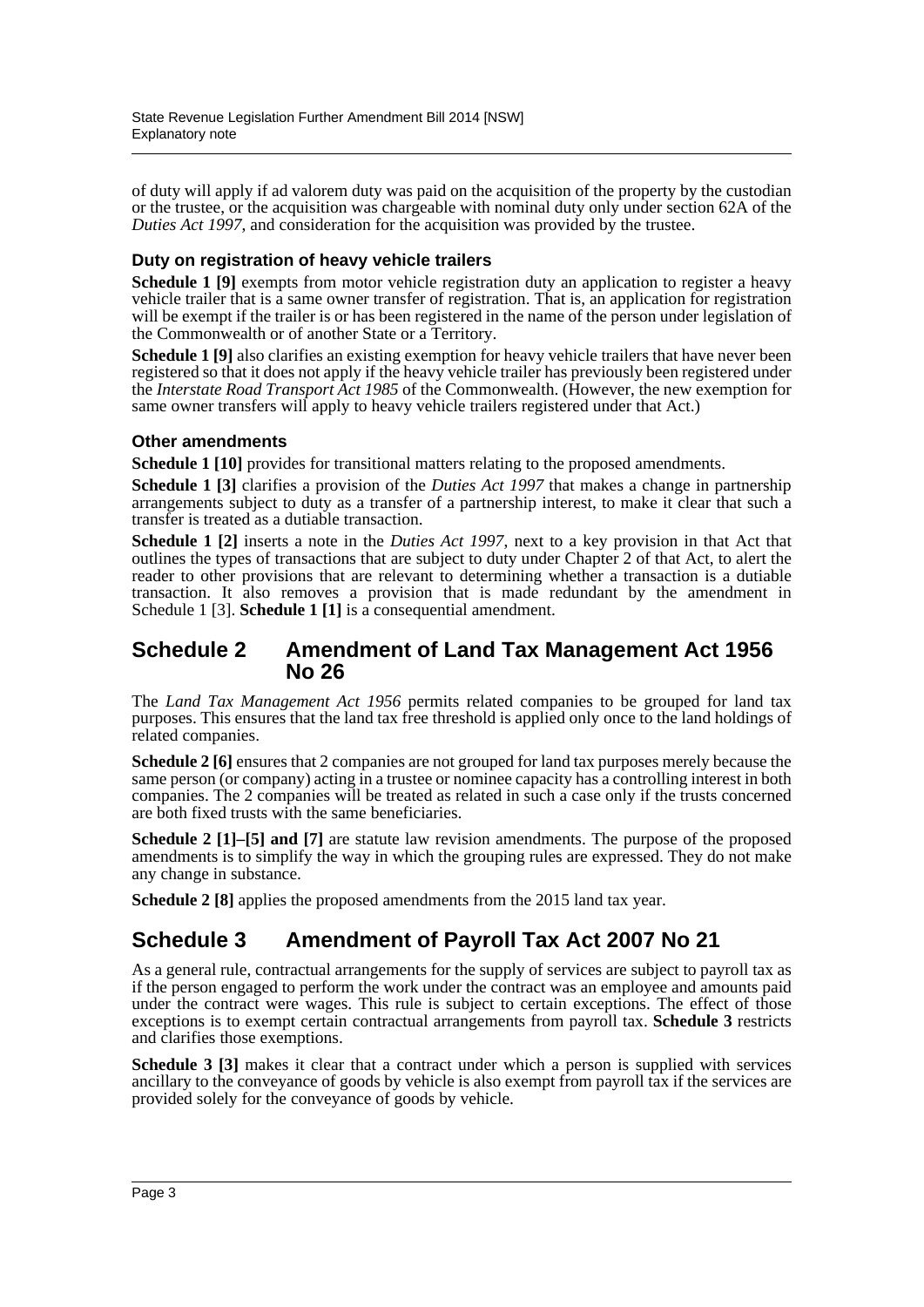**Schedule 3 [4]** repeals exemptions for:

- (a) contracts under which services are provided solely for or in relation to the procurement of persons desiring to be insured, and
- (b) contracts under which services are provided for or in relation to the door-to-door sale of goods solely for domestic purposes.

**Schedule 3 [6]** (proposed section 32 (2A)) makes it a general rule that an exemption does not apply if the Chief Commissioner of State Revenue determines that the contract or arrangement under which the services were supplied was entered into with an intention either directly or indirectly of avoiding or evading payment of tax. This rule already applies to some, but not all, of the exemptions. **Schedule 3 [1], [2] and [5]** are consequential amendments.

**Schedule 3 [6]** (proposed section 32 (2B)) makes it clear that an exemption for a contract under which a particular kind of services are supplied, or a particular kind of work is performed, does not apply if additional services or work are supplied or performed under the contract.

**Schedule 3 [7]** is a transitional provision.

## **Schedule 4 Amendment of Payroll Tax Rebate Scheme (Jobs Action Plan) Act 2011 No 19**

**Schedule 4 [1]** permits the Jobs Action Plan rebate to be claimed in respect of the employment of an internally transferred employee in a new job. A person is an *internally transferred employee* if the person's employment is transferred from one employer (the *former employer*) to another employer (the *new employer*) and either of the following applies:

- (a) the former and new employers are members of the same group for payroll tax purposes,
- (b) the transfer occurs because the business or undertaking of the former employer is merged with, or taken over or otherwise acquired by, the new employer.

At present, internally transferred employees are excluded from the rebate scheme.

A rebate is not payable unless the Chief Commissioner is satisfied that the former employer would have been eligible for a rebate in respect of the employment of the employee if the employment with the former employer had continued.

**Schedule 4 [2]** applies the proposed amendment to transfers in employment occurring on or after 1 July 2011.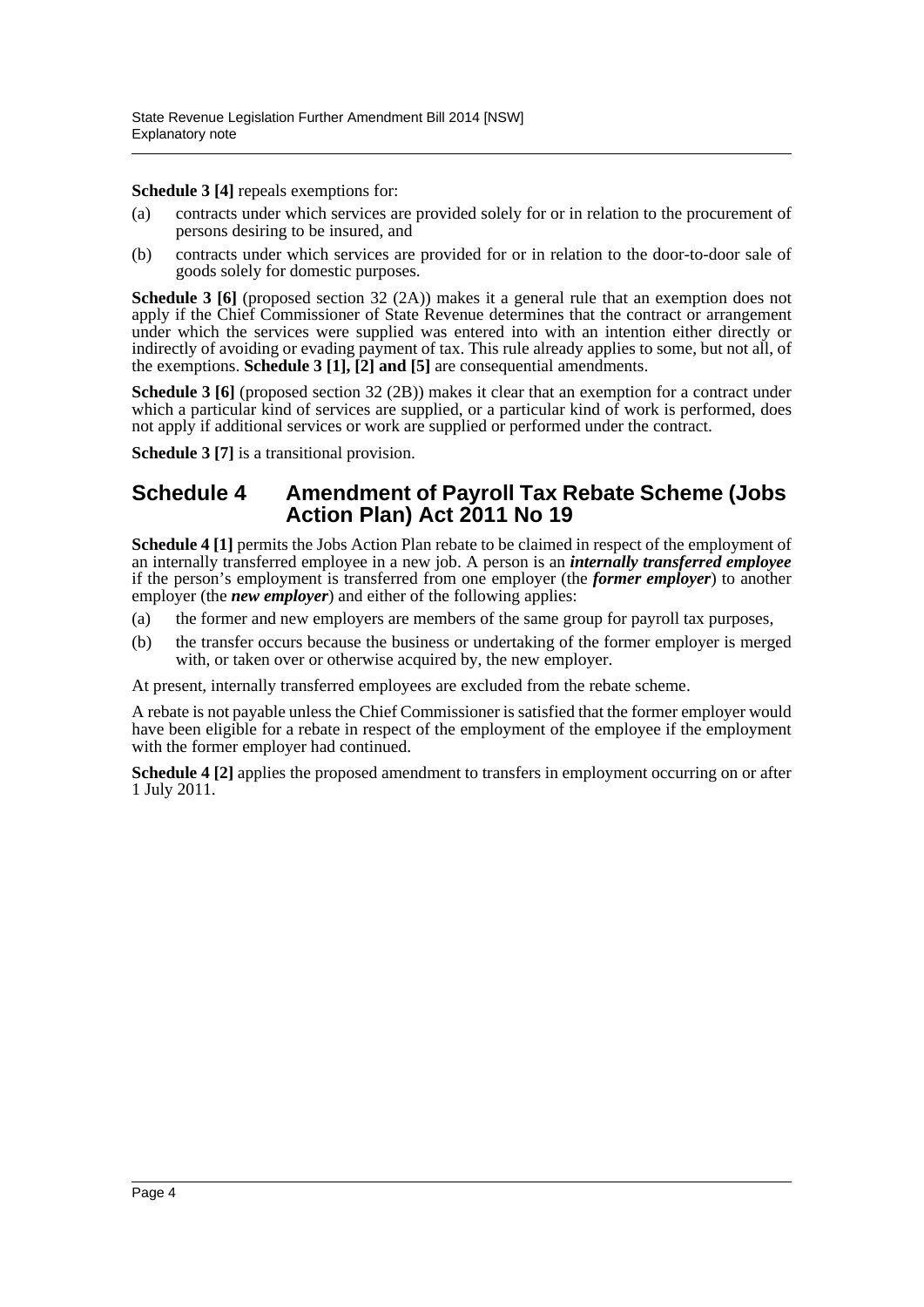First print



New South Wales

# **State Revenue Legislation Further Amendment Bill 2014**

# **Contents**

|            |                                                           | Page |
|------------|-----------------------------------------------------------|------|
|            | Name of Act                                               | 2    |
|            |                                                           |      |
| 2          | Commencement                                              | 2    |
| Schedule 1 | Amendment of Duties Act 1997 No 123                       | 3    |
| Schedule 2 | Amendment of Land Tax Management Act 1956 No 26           | 8    |
| Schedule 3 | Amendment of Payroll Tax Act 2007 No 21                   | 10   |
| Schedule 4 | Amendment of Payroll Tax Rebate Scheme (Jobs Action Plan) |      |
|            | Act 2011 No 19                                            | 11   |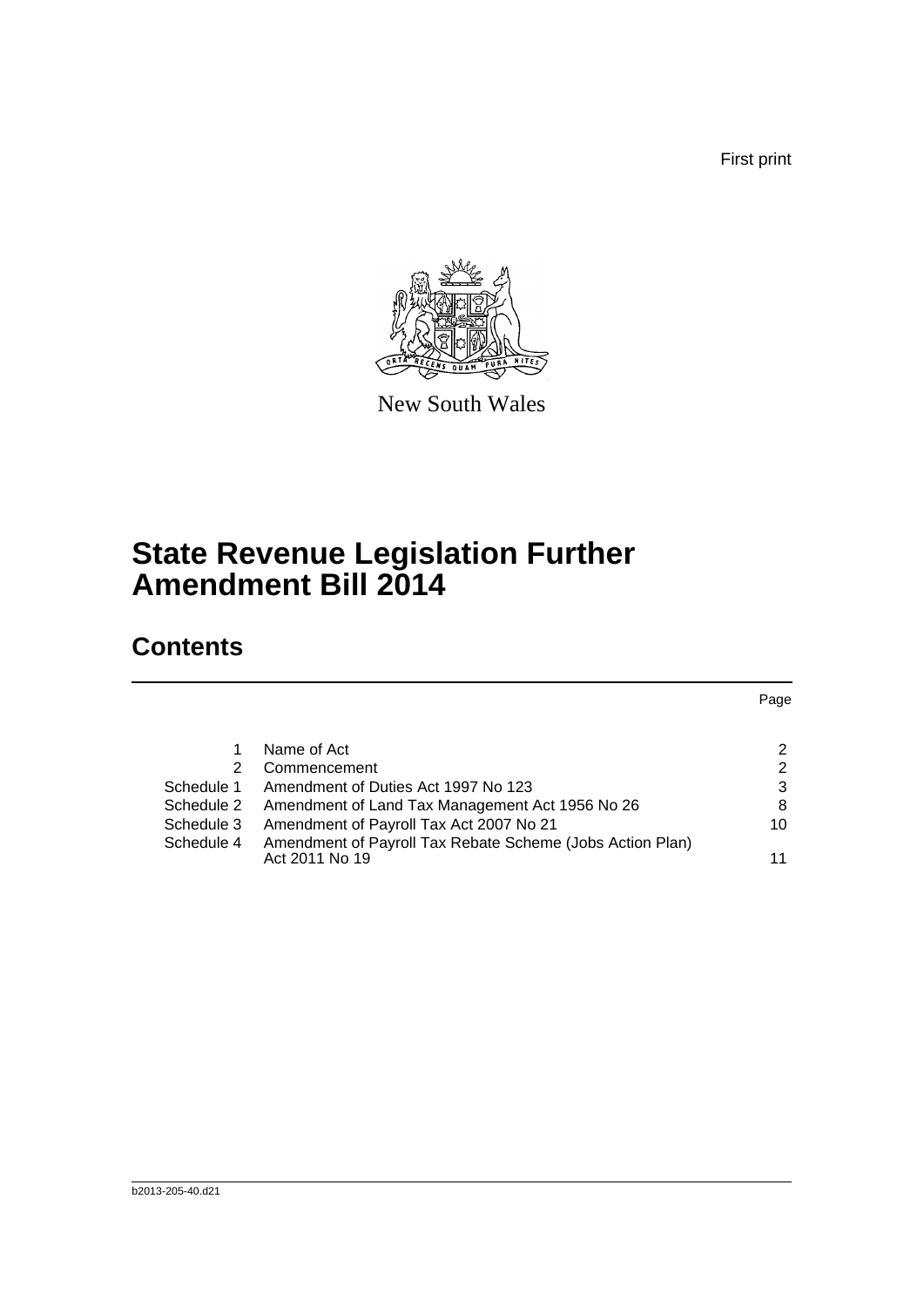

New South Wales

# **State Revenue Legislation Further Amendment Bill 2014**

No , 2014

## **A Bill for**

An Act to make miscellaneous changes to certain State revenue legislation.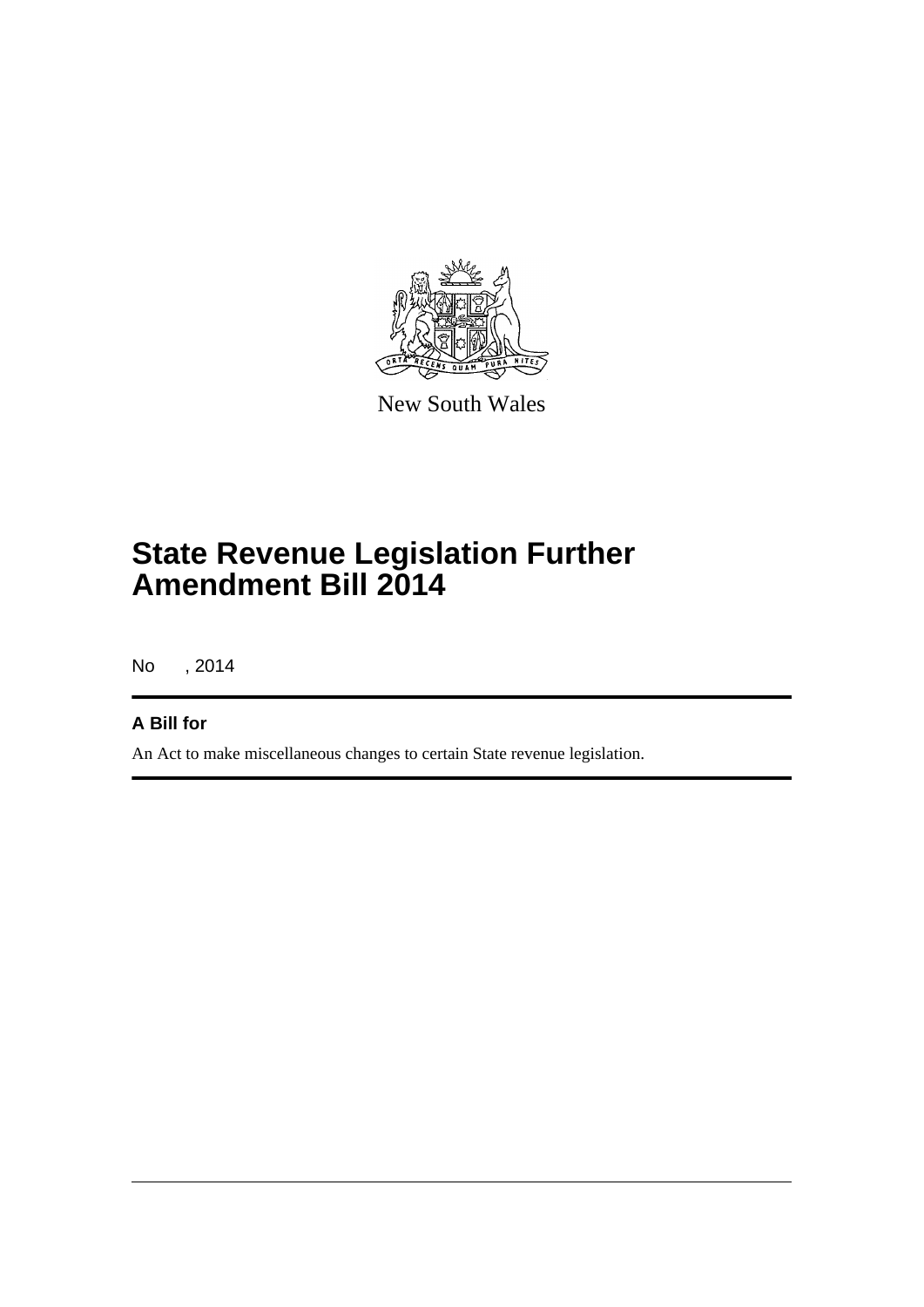State Revenue Legislation Further Amendment Bill 2014 [NSW]

<span id="page-6-1"></span><span id="page-6-0"></span>

|                                       |     | The Legislature of New South Wales enacts:                                                            | 1                   |  |
|---------------------------------------|-----|-------------------------------------------------------------------------------------------------------|---------------------|--|
| Name of Act                           |     |                                                                                                       |                     |  |
|                                       |     | This Act is the <i>State Revenue Legislation Further Amendment Act 2014</i> .                         | 3                   |  |
| <b>Commencement</b><br>$\overline{4}$ |     |                                                                                                       |                     |  |
| (1)                                   |     | This Act commences on the date of assent to this Act, except as provided by<br>subsection $(2)$ .     | 5<br>6              |  |
| (2)                                   |     | The following provisions commence, or are taken to have commenced, on the dates<br>indicated below:   | $\overline{7}$<br>8 |  |
|                                       | (a) | Schedule 3 (except item $[4]$ )—1 July 2014,                                                          | 9                   |  |
|                                       | (b) | Schedule $3 \text{ [4]}$ —on a day (not earlier than 1 July 2014) to be appointed by<br>proclamation. | 10<br>11            |  |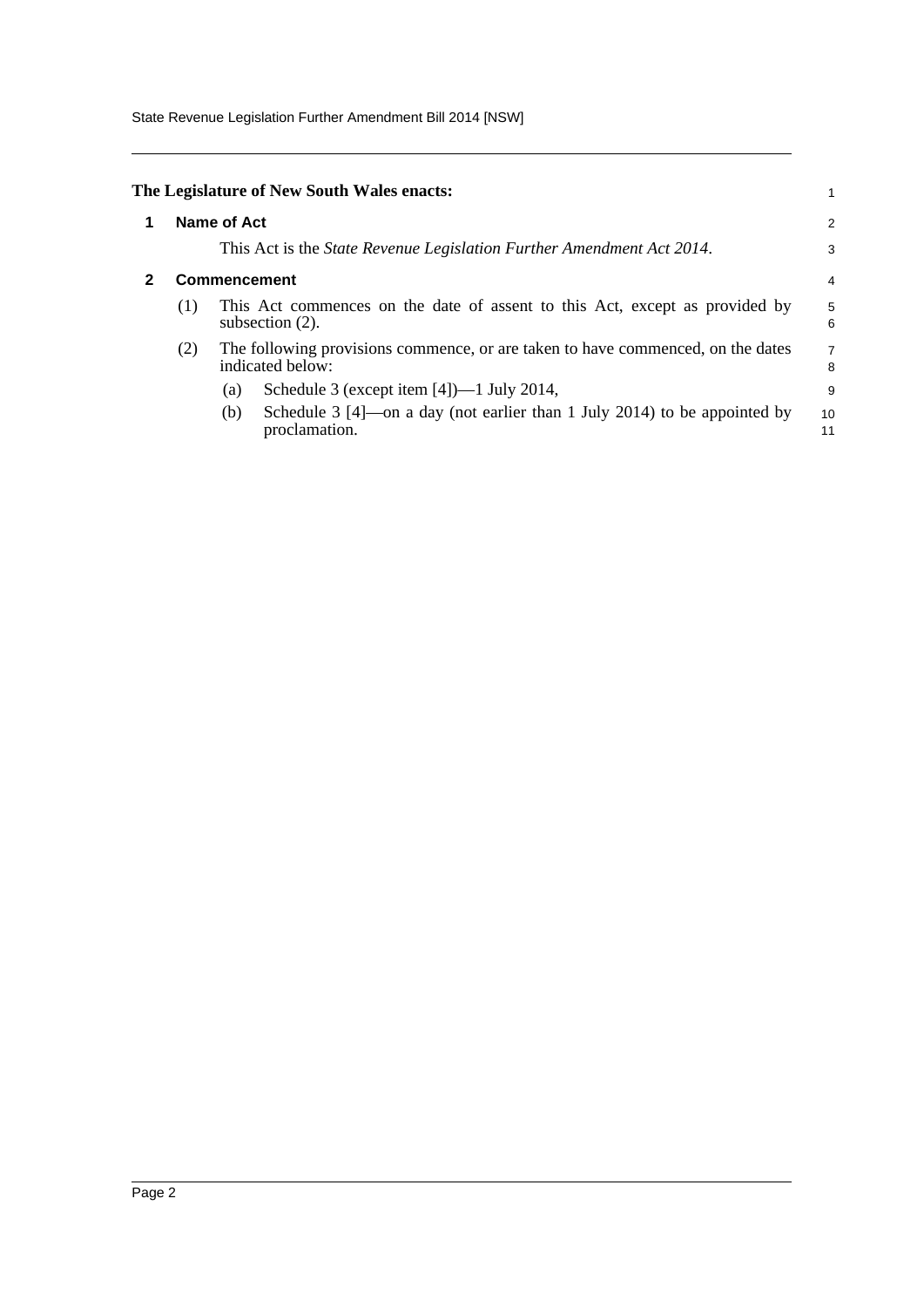<span id="page-7-0"></span>

|       | <b>Schedule 1</b> |              |                          | <b>Amendment of Duties Act 1997 No 123</b>                                                                                                                                                                                                                                   | $\mathbf{1}$            |
|-------|-------------------|--------------|--------------------------|------------------------------------------------------------------------------------------------------------------------------------------------------------------------------------------------------------------------------------------------------------------------------|-------------------------|
| [1]   |                   |              |                          | Section 8 Imposition of duty on certain transactions concerning dutiable property                                                                                                                                                                                            | $\overline{2}$          |
|       |                   |              |                          | Omit "and" from section $8(1)$ (b) (viii).                                                                                                                                                                                                                                   | 3                       |
| [2]   |                   |              |                          | Section 8 (1) (c) and notes                                                                                                                                                                                                                                                  | 4                       |
|       |                   |              |                          | Omit the paragraph and the notes at the end of the paragraph. Insert instead:                                                                                                                                                                                                | 5                       |
|       |                   |              |                          | Note. There are other provisions in this Act that deem certain transactions to be a<br>transfer of dutiable property under this Chapter, for example:                                                                                                                        | $\,6$<br>$\overline{7}$ |
|       |                   |              | (a)                      | section 9A, which provides for certain circumstances in which a transfer of a<br>partnership interest is taken to occur, and                                                                                                                                                 | $\bf 8$<br>9            |
|       |                   |              | (b)                      | section 9B, which provides for certain circumstances in which a transfer of an<br>option to purchase land is taken to occur, and                                                                                                                                             | 10<br>11                |
|       |                   |              | (c)                      | section 9C, which provides for circumstances in which a novation of an<br>agreement for the lease of land in New South Wales is taken to be a transfer of<br>dutiable property, and                                                                                          | 12<br>13<br>14          |
|       |                   |              | (d)                      | Part 2 of Chapter 3, which treats a transfer or assignment of an option to<br>purchase dutiable property as a transfer of the dutiable property in certain<br>circumstances.                                                                                                 | 15<br>16<br>17          |
| $[3]$ |                   | arrangements |                          | Section 9A Transfer of partnership interest occurring on change in partnership                                                                                                                                                                                               | 18<br>19                |
|       |                   |              |                          | Insert after section 9A (7):                                                                                                                                                                                                                                                 | 20                      |
|       |                   | (7A)         |                          | To avoid doubt, a transfer of a partnership interest that is taken to occur under<br>this section is a transfer of dutiable property and a reference in this Act to a<br>transfer of dutiable property or a dutiable transaction includes a reference to<br>such a transfer. | 21<br>22<br>23<br>24    |
| [4]   |                   |              | Sections 9B and 9C       |                                                                                                                                                                                                                                                                              | 25                      |
|       |                   |              | Insert after section 9A: |                                                                                                                                                                                                                                                                              | 26                      |
|       | 9Β                |              |                          | Transfer of option occurring on nomination or other change                                                                                                                                                                                                                   | 27                      |
|       |                   | (1)          |                          | A transfer of an option to purchase land in New South Wales is taken to occur<br>if, for valuable consideration:                                                                                                                                                             | 28<br>29                |
|       |                   |              | (a)                      | another person is nominated to exercise the option, or                                                                                                                                                                                                                       | 30                      |
|       |                   |              | (b)                      | another person is nominated as purchaser or transferee of the land the<br>subject of the option on or before the exercise of the option, or                                                                                                                                  | 31<br>32                |
|       |                   |              | (c)                      | the option holder agrees to a novation of the option, or otherwise<br>relinquishes rights under the option, so that another person obtains a<br>right to exercise the option or to purchase the land.                                                                        | 33<br>34<br>35          |
|       |                   | (2)          |                          | For the purposes of this Act, in a case referred to in subsection $(1)$ $(a)$ or $(b)$ :                                                                                                                                                                                     | 36                      |
|       |                   |              | (a)                      | the option is taken to be transferred when the nomination is made (and<br>a reference in this Act to the time at which a transfer occurs includes a<br>reference to such a time), and                                                                                        | 37<br>38<br>39          |
|       |                   |              | (b)                      | the person nominated is taken to be the transferee of the option (and a<br>reference in this Act to a transferee includes a reference to such a<br>person).                                                                                                                  | 40<br>41<br>42          |
|       |                   | (3)          |                          | For the purposes of this Act, in a case referred to in subsection $(1)$ (c):                                                                                                                                                                                                 | 43                      |
|       |                   |              | (a)                      | the option is taken to be transferred when the option holder agrees to the<br>novation or otherwise relinquishes rights under the option (and a                                                                                                                              | 44<br>45                |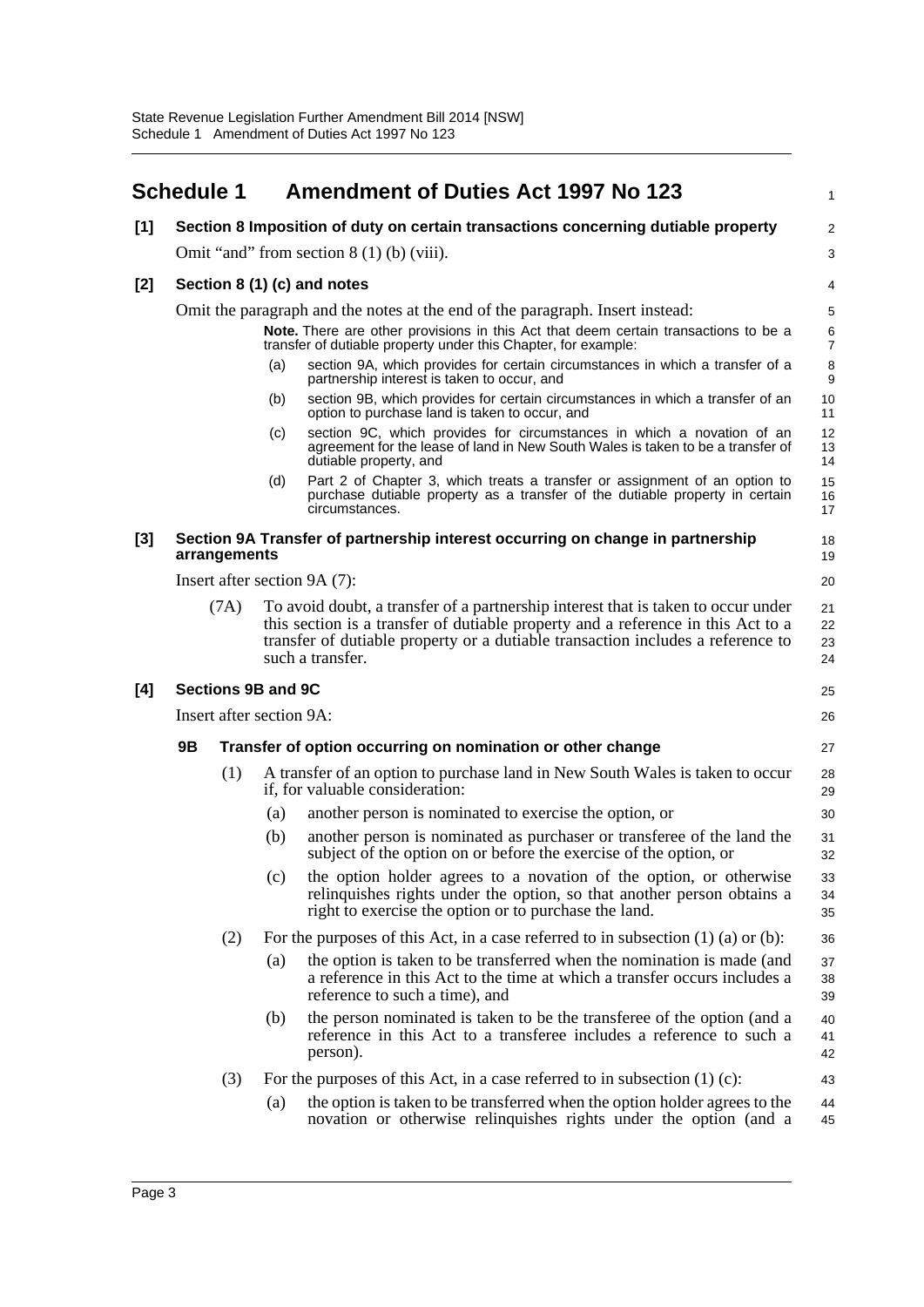|     |    |     |          | reference in this Act to the time at which a transfer occurs includes a<br>reference to such a time), and                                                                                                                                                                                                                        | $\mathbf{1}$<br>$\overline{2}$                        |
|-----|----|-----|----------|----------------------------------------------------------------------------------------------------------------------------------------------------------------------------------------------------------------------------------------------------------------------------------------------------------------------------------|-------------------------------------------------------|
|     |    |     | (b)      | the person who obtains a right to exercise the option or to purchase the<br>land is taken to be the transferee of the option (and a reference in this<br>Act to a transferee includes a reference to such a person).                                                                                                             | $\mathsf 3$<br>$\overline{\mathbf{4}}$<br>$\mathbf 5$ |
|     |    | (4) |          | This section applies regardless of when the option is exercisable.                                                                                                                                                                                                                                                               | 6                                                     |
|     |    | (5) |          | For the purposes of this section, anything done by a person under a power of<br>appointment or other authority granted by an option holder is taken to have<br>been done by the option holder.                                                                                                                                   | $\overline{7}$<br>8<br>9                              |
|     |    | (6) |          | To avoid doubt, a person who has a right to accept an offer to sell land has a<br>right to purchase the land.                                                                                                                                                                                                                    | 10<br>11                                              |
|     |    | (7) |          | To avoid doubt, a transfer of an option to purchase land that is taken to occur<br>under this section is a transfer of dutiable property and a reference in this Act<br>to a transfer of dutiable property or a dutiable transaction includes a reference<br>to such a transfer.                                                 | 12<br>13<br>14<br>15                                  |
|     |    | (8) |          | In this section:<br><i>option holder</i> , in relation to an option to purchase land in New South Wales,<br>means a person who has a right to purchase the land under the option (whether<br>vested or contingent).                                                                                                              | 16<br>17<br>18<br>19                                  |
|     | 9C |     |          | Novation of agreement for lease                                                                                                                                                                                                                                                                                                  | 20                                                    |
|     |    | (1) |          | A novation of an agreement for the lease of land in New South Wales is taken<br>to be a transfer of dutiable property as if:                                                                                                                                                                                                     | 21<br>22                                              |
|     |    |     | (a)      | the lessee's interest in the agreement were dutiable property, and                                                                                                                                                                                                                                                               | 23                                                    |
|     |    |     | (b)      | the novation of the agreement were a transfer of that dutiable property.                                                                                                                                                                                                                                                         | 24                                                    |
|     |    | (2) |          | For the purposes of this Act:                                                                                                                                                                                                                                                                                                    | 25                                                    |
|     |    |     | (a)      | the transfer is taken to occur when the agreement for lease is novated<br>(and a reference in this Act to the time at which a transfer occurs<br>includes a reference to such a time), and                                                                                                                                       | 26<br>27<br>28                                        |
|     |    |     | (b)      | the new lessee is taken to be the transferee of the dutiable property (and<br>a reference in this Act to a transferee includes a reference to such a<br>person).                                                                                                                                                                 | 29<br>30<br>31                                        |
|     |    | (3) |          | A reference in this Act to dutiable property includes, in relation to a transfer<br>that is taken to occur under this section, a reference to a lessee's interest in an<br>agreement for the lease of land in New South Wales.                                                                                                   | 32<br>33<br>34                                        |
|     |    | (4) | section. | To avoid doubt, a reference in this Act to a dutiable transaction includes a<br>reference to a transfer of dutiable property that is taken to occur under this                                                                                                                                                                   | 35<br>36<br>37                                        |
| [5] |    |     |          | Section 22 What is the consideration for the transfer of dutiable property?                                                                                                                                                                                                                                                      | 38                                                    |
|     |    |     |          | Insert after section 22 $(3)$ :                                                                                                                                                                                                                                                                                                  | 39                                                    |
|     |    | (4) |          | The consideration for a transfer of land in New South Wales that occurs as a<br>consequence of the exercise of an option to purchase land is taken to include<br>the amount or value of the consideration provided by or on behalf of the<br>transferee for the option (whether for its grant, transfer, exercise or otherwise). | 40<br>41<br>42<br>43                                  |
|     |    |     |          | Note. This section extends to an agreement for sale or transfer of dutiable property.<br>Under sections 8 and 9 such agreements are treated as transfers of dutiable property.                                                                                                                                                   | 44<br>45                                              |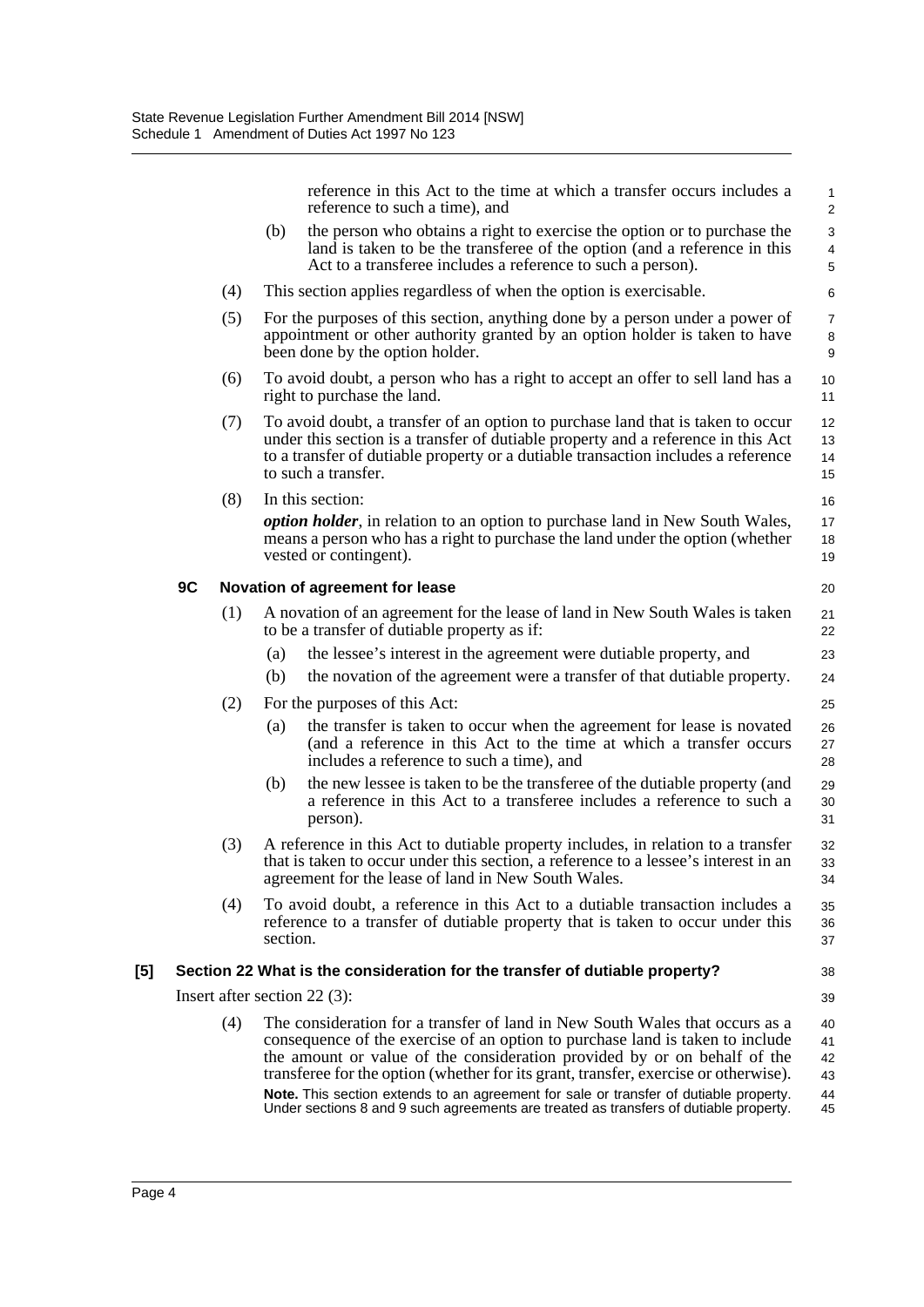#### **[6] Section 62A Transfers to self managed superannuation funds**

Omit section 62A (1)–(3A). Insert instead:

- (1) Duty of \$500 is chargeable on a transfer of, or an agreement to transfer, dutiable property from a member or members of a self managed superannuation fund to the trustee or custodian of the trustee of the self managed superannuation fund but only if:
	- (a) there are no other members of the superannuation fund (besides the member or members transferring or agreeing to transfer the property) or the dutiable property is segregated from other fund property, and

31 32

33

37 38

- (b) the property is to be used solely for the purpose of providing a retirement benefit to the member or members transferring or agreeing to transfer the property, and
- (c) if there is more than one member transferring or agreeing to transfer the property, the property is to be used for the benefit of those members in the same proportions as it was held by them before the transfer or agreement to transfer.

#### (2) Dutiable property is segregated from other fund property if:

- (a) the property is held specifically for the benefit of the member or members transferring or agreeing to transfer the dutiable property, as fund members, and
- (b) the property (or proceeds of sale of the property) cannot be pooled with property held for any other member of the superannuation fund (besides the member or members transferring or agreeing to transfer the property), and
- (c) no other member of the superannuation fund (besides the member or members transferring or agreeing to transfer the property) can obtain an interest in the property (or the proceeds of sale of the property).
- (3) This section does not apply to a transfer of, or agreement to transfer, dutiable property held by a member of a self managed superannuation fund in a trustee capacity. 28 29 30

### **[7] Section 62B**

Insert after section 62A:

### **62B Declaration of trust by custodian**

- (1) Duty of \$500 is chargeable on a declaration of trust made by a custodian of the trustee of a self managed superannuation fund that dutiable property is or is to be held in trust for the trustee of the self managed superannuation fund if: 34 35 36
	- (a) the declaration of trust names the self managed superannuation fund, and
	- (b) ad valorem duty has been paid on the acquisition of the property by the custodian or the trustee of the fund or section 62A applied to that acquisition, and 39 40 41
	- (c) the Chief Commissioner is satisfied that the consideration for the acquisition of the dutiable property was or will be provided by the trustee of the self managed superannuation fund. 42 43 44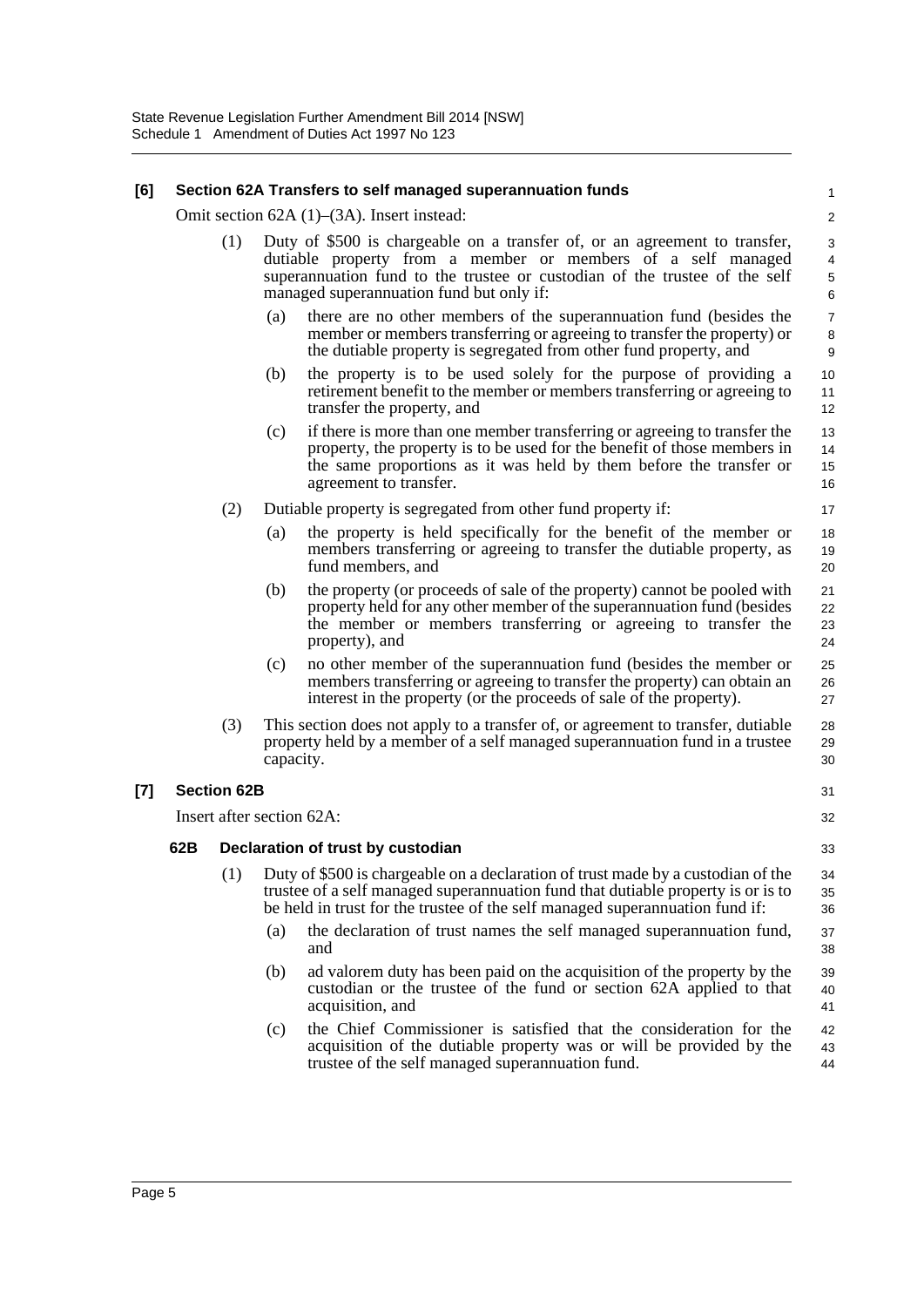|      |                           | (2)               |       | This section applies whether or not there has been a change in the legal<br>description of the dutiable property between the acquisition of the property by<br>the custodian or trustee and the declaration of trust.                                                                | $\mathbf{1}$<br>$\sqrt{2}$<br>$\sqrt{3}$ |
|------|---------------------------|-------------------|-------|--------------------------------------------------------------------------------------------------------------------------------------------------------------------------------------------------------------------------------------------------------------------------------------|------------------------------------------|
|      |                           |                   |       | Note. For example, if the dutiable property is land, this section continues to apply if<br>there is a change in the legal description of the dutiable property as a consequence of<br>the subdivision of the land.                                                                   | $\overline{4}$<br>$\mathbf 5$<br>$\,6$   |
|      |                           | (3)               |       | This section applies despite sections 55 and 65 (10).                                                                                                                                                                                                                                | 7                                        |
| [8]  | <b>Section 64D</b>        |                   |       |                                                                                                                                                                                                                                                                                      | 8                                        |
|      | Insert after section 64C: |                   |       |                                                                                                                                                                                                                                                                                      | 9                                        |
|      | 64D                       |                   |       | Transfers made on exercise of option to purchase land                                                                                                                                                                                                                                | 10                                       |
|      |                           |                   |       | The duty chargeable in respect of a transfer of land in New South Wales that<br>occurs as a consequence of the exercise of an option to purchase land is to be<br>reduced by the amount of duty (if any) paid by the transferee on the transfer of<br>the option to the transferee.  | 11<br>12<br>13<br>14                     |
| [9]  |                           |                   |       | Section 270C Exemption for heavy vehicle trailers                                                                                                                                                                                                                                    | 15                                       |
|      |                           |                   |       | Omit section 270C (1). Insert instead:                                                                                                                                                                                                                                               | 16                                       |
|      |                           | (1)               |       | Duty under this Chapter is not chargeable on an application to register a heavy<br>vehicle trailer if:                                                                                                                                                                               | 17<br>18                                 |
|      |                           |                   | (a)   | the heavy vehicle trailer has not previously been registered under the<br>Road Transport Act 2013, the Interstate Road Transport Act 1985 of the<br>Commonwealth or a law of another State or a Territory that provides for<br>the registration of motor vehicles, or                | 19<br>20<br>21<br>22                     |
|      |                           |                   | (b)   | the heavy vehicle trailer is or has been registered in the name of the<br>person making the application under the <i>Interstate Road Transport Act</i><br>1985 of the Commonwealth or a law of another State or a Territory that<br>provides for the registration of motor vehicles. | 23<br>24<br>25<br>26                     |
| [10] |                           |                   |       | Schedule 1 Savings, transitional and other provisions                                                                                                                                                                                                                                | 27                                       |
|      |                           |                   |       | Insert at the end of the Schedule with appropriate Part and clause numbering:                                                                                                                                                                                                        | 28                                       |
|      | <b>Part</b>               |                   |       | <b>Provisions consequent on enactment of State</b><br><b>Revenue Legislation Further Amendment Act 2014</b>                                                                                                                                                                          | 29<br>30                                 |
|      |                           | <b>Definition</b> |       |                                                                                                                                                                                                                                                                                      | 31                                       |
|      |                           |                   |       | In this Part:                                                                                                                                                                                                                                                                        | 32                                       |
|      |                           |                   | 2014. | <b>amending Act</b> means the State Revenue Legislation Further Amendment Act                                                                                                                                                                                                        | 33<br>34                                 |
|      |                           |                   |       | <b>General application of amendments</b>                                                                                                                                                                                                                                             | 35                                       |
|      |                           | (1)               |       | An amendment made to Chapter 2 by the amending Act applies in respect of<br>a dutiable transaction that occurs on or after the commencement of the<br>amendment.                                                                                                                     | 36<br>37<br>38                           |
|      |                           | (2)               |       | However, an amendment made to Chapter 2 by the amending Act does not<br>apply to a transfer of dutiable property made in conformity with an agreement<br>for sale or transfer of the dutiable property that was entered into before the<br>commencement of the amendment.            | 39<br>40<br>41<br>42                     |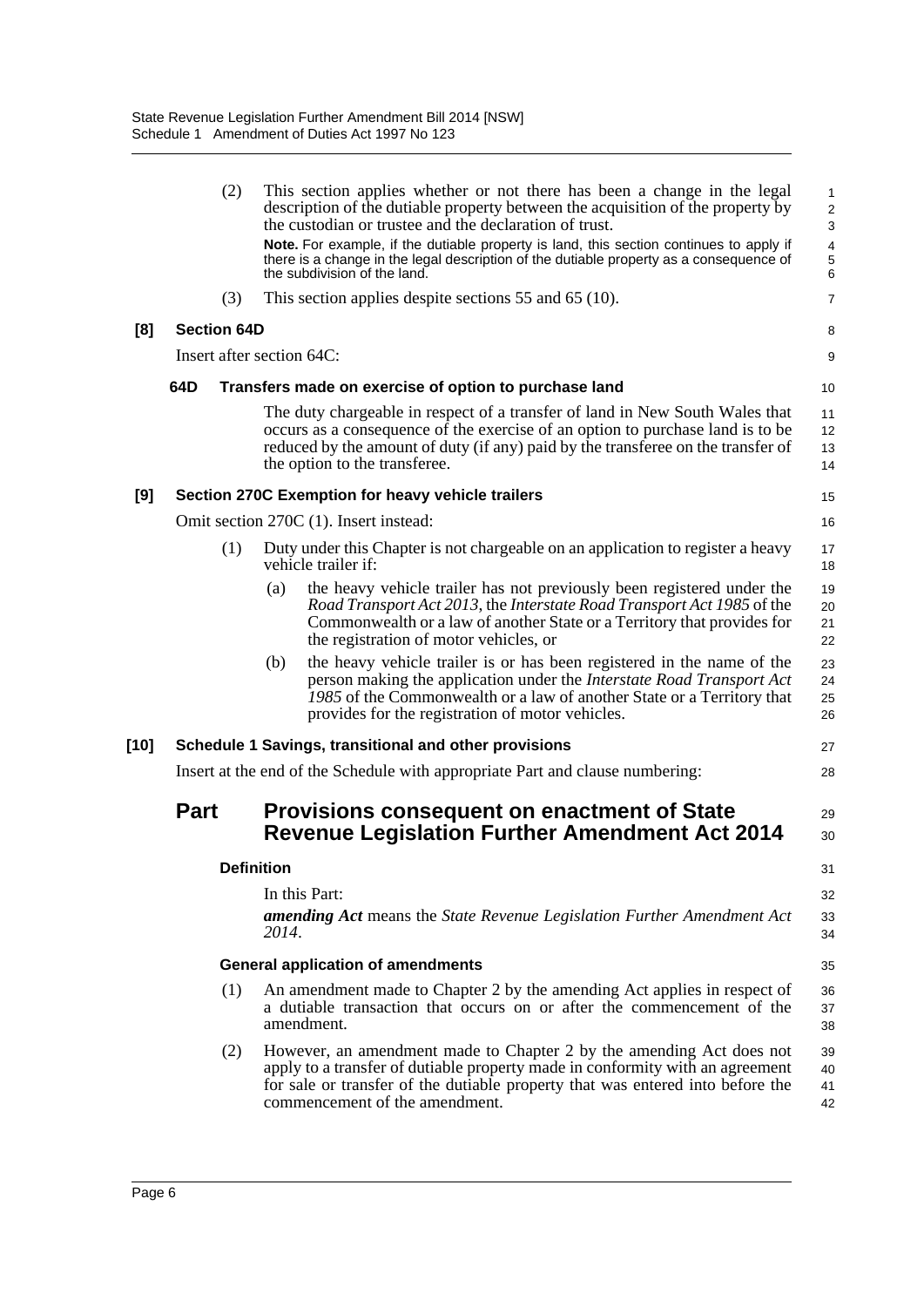#### **Amendments relating to options**

| (1) | Sections 9B and 22 (4), as inserted by the amending Act, do not apply to<br>options granted or otherwise created before the commencement of those<br>provisions. | 2<br>-3<br>4 |
|-----|------------------------------------------------------------------------------------------------------------------------------------------------------------------|--------------|
| (2) | Section 64D, as inserted by the amending Act, extends to options granted or                                                                                      | $5^{\circ}$  |

1

6 7

10

(2) Section 64D, as inserted by the amending Act, extends to options granted or otherwise created before the commencement of that section.

#### **Amendments relating to agreements for lease**

Section 9C, as inserted by the amending Act, applies only to a novation of an agreement for lease that occurs on or after the commencement of that section. 8 9

### **Application of changes to registration duty**

The amendment to section 270C made by the amending Act applies to applications for registration made on or after the commencement of the amendment. 11 12 13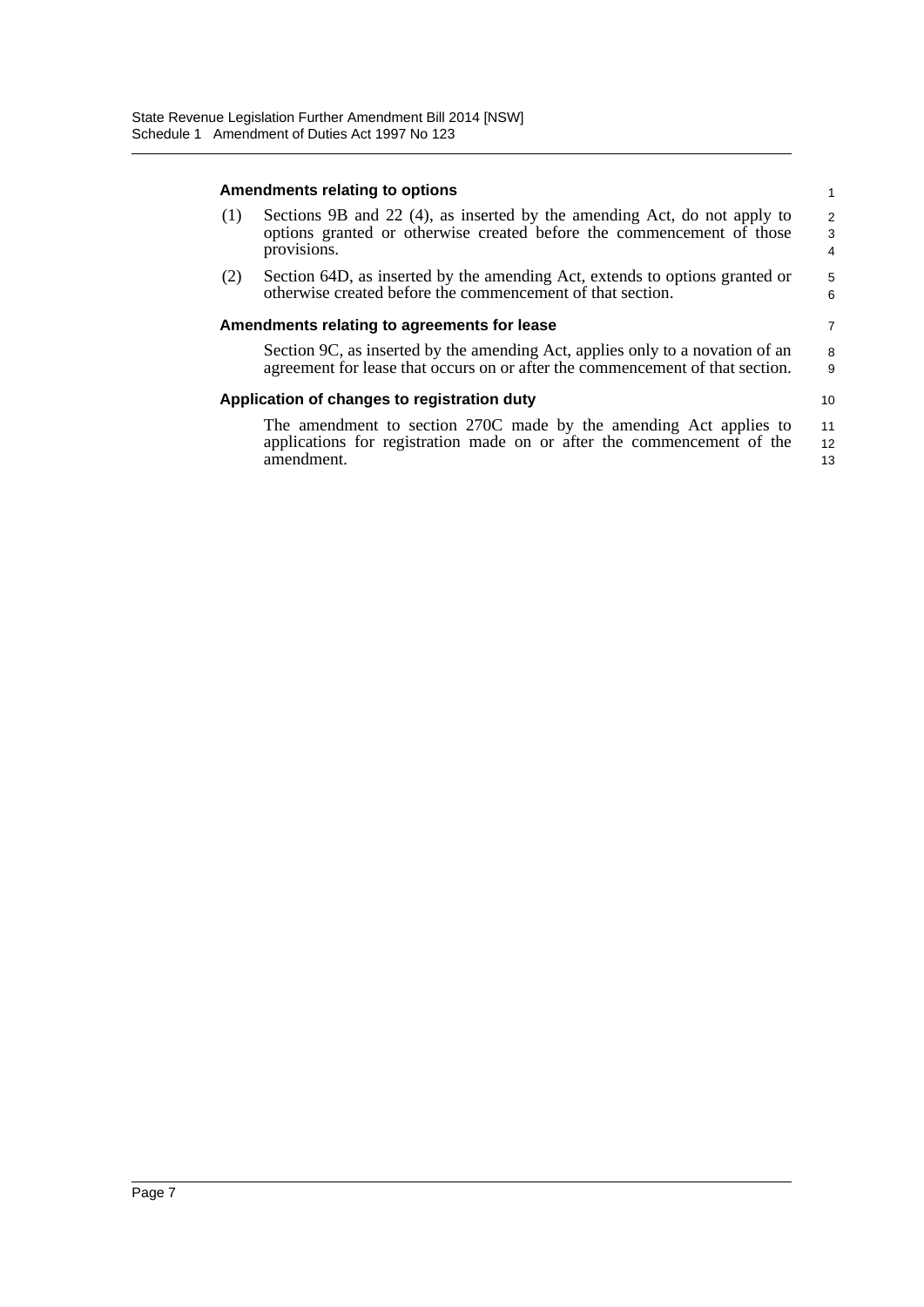<span id="page-12-0"></span>

|       | <b>Schedule 2</b>                   |     | <b>Amendment of Land Tax Management Act 1956</b><br>1<br><b>No 26</b><br>$\overline{\mathbf{c}}$                                                                                                                  |                     |  |  |
|-------|-------------------------------------|-----|-------------------------------------------------------------------------------------------------------------------------------------------------------------------------------------------------------------------|---------------------|--|--|
| $[1]$ | <b>Section 29 Related companies</b> |     |                                                                                                                                                                                                                   |                     |  |  |
|       |                                     |     | Omit section 29 $(1)$ $(a)$ and $(b)$ . Insert instead:                                                                                                                                                           | 4                   |  |  |
|       |                                     | (a) | if one of those companies holds a controlling interest in the other<br>company, or                                                                                                                                | 5<br>6              |  |  |
|       |                                     | (b) | if the same person holds, or the same persons together hold, a<br>controlling interest in both companies, or                                                                                                      | $\overline{7}$<br>8 |  |  |
| $[2]$ | Section 29 (1A)                     |     |                                                                                                                                                                                                                   | 9                   |  |  |
|       | Insert after section $29(1)$ :      |     |                                                                                                                                                                                                                   | 10                  |  |  |
|       | (1A)                                | if: | A person holds, or persons together hold, a <i>controlling interest</i> in a company                                                                                                                              | 11<br>12            |  |  |
|       |                                     | (a) | the person, or the persons acting together, can control the composition<br>of the board of directors of the company, or                                                                                           | 13<br>14            |  |  |
|       |                                     | (b) | the person is, or the persons acting together are, in a position to cast or<br>control the casting of more than half of the maximum number of votes<br>that might be cast at a general meeting of the company, or | 15<br>16<br>17      |  |  |
|       |                                     | (c) | the person holds, or the persons acting together hold, more than half of<br>the issued share capital of the company.                                                                                              | 18<br>19            |  |  |
| $[3]$ | <b>Section 29 (2)</b>               |     |                                                                                                                                                                                                                   | 20                  |  |  |
|       |                                     |     | Omit "purposes of subsection (1)".                                                                                                                                                                                | 21                  |  |  |
|       | provisions apply".                  |     | Insert instead "purposes of determining whether companies are related, the following                                                                                                                              | 22<br>23            |  |  |
| [4]   | Section 29 (2) (a1)                 |     |                                                                                                                                                                                                                   | 24                  |  |  |
|       |                                     |     | Omit "subsection $(1)$ (b)". Insert instead "subsections $(1)$ (b) and $(1A)$ ".                                                                                                                                  | 25                  |  |  |
| $[5]$ | Section 29 (2) (b)                  |     |                                                                                                                                                                                                                   | 26                  |  |  |
|       | Omit "in that subsection".          |     |                                                                                                                                                                                                                   | 27                  |  |  |
| [6]   | Section 29 (2) (c)                  |     |                                                                                                                                                                                                                   | 28                  |  |  |
|       |                                     |     | Omit the paragraph. Insert instead:                                                                                                                                                                               | 29                  |  |  |
|       |                                     | (c) | any shares held or power exercisable by a person or company as a<br>trustee or a nominee for another person or company:                                                                                           | 30<br>31            |  |  |
|       |                                     |     | are to be treated as held or exercisable by that other person or<br>(i)<br>company, if the trust is a fixed trust, and                                                                                            | 32<br>33            |  |  |
|       |                                     |     | are to be treated as not held or exercisable by the trustee or<br>(ii)<br>nominee (whether or not the trust is a fixed trust),                                                                                    | 34<br>35            |  |  |
| $[7]$ | Section 29 (2) (e)                  |     |                                                                                                                                                                                                                   | 36                  |  |  |
|       |                                     |     | Omit "or" where lastly occurring.                                                                                                                                                                                 | 37                  |  |  |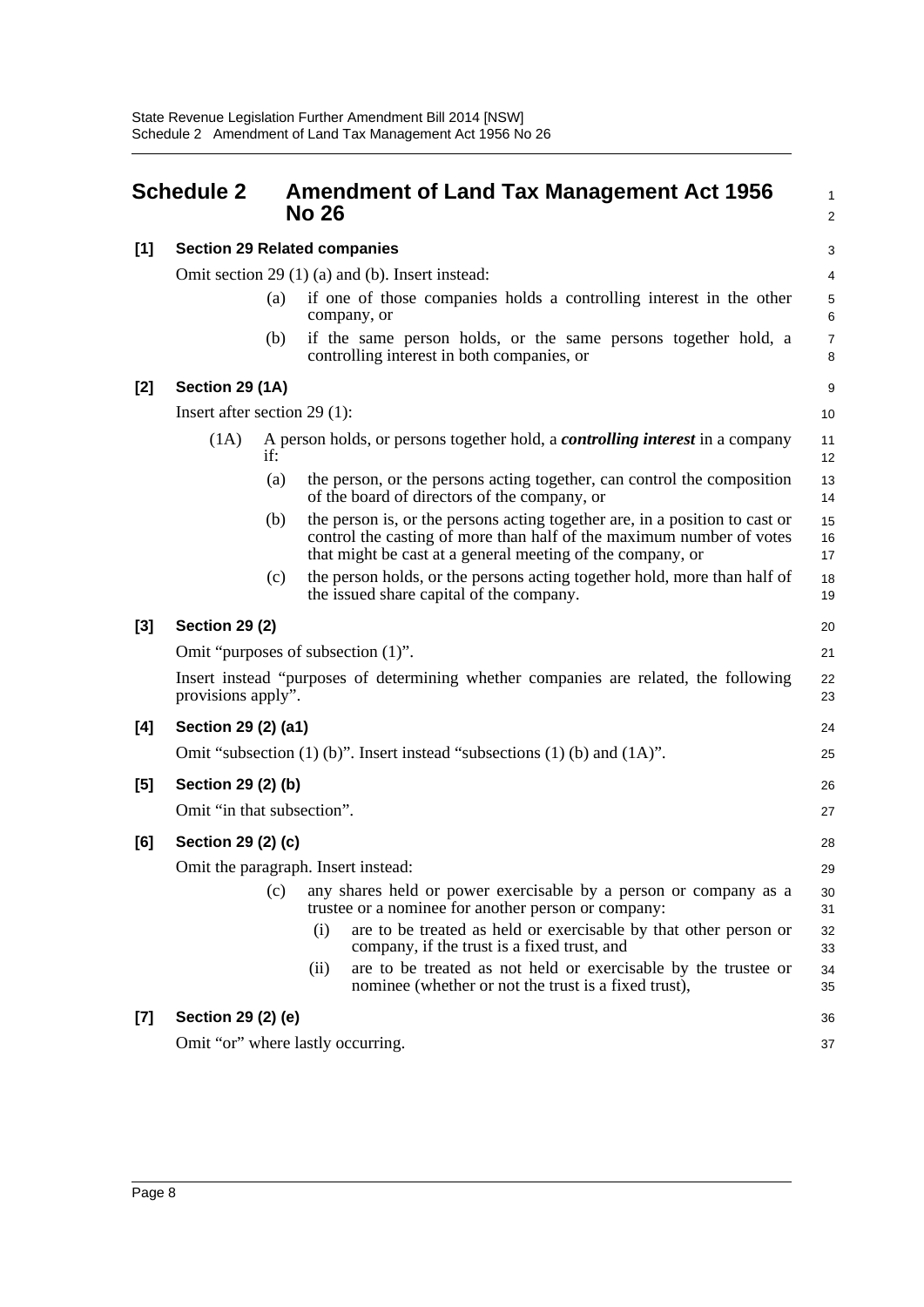| [8] | <b>Schedule 2 Savings and transitional provisions</b>                                                                      |                                                                                                                                                                                                                                      |                          |  |  |  |
|-----|----------------------------------------------------------------------------------------------------------------------------|--------------------------------------------------------------------------------------------------------------------------------------------------------------------------------------------------------------------------------------|--------------------------|--|--|--|
|     | Insert at the end of the Schedule with appropriate Part and clause numbering:                                              |                                                                                                                                                                                                                                      |                          |  |  |  |
|     | <b>Part</b><br><b>Provisions consequent on enactment of State</b><br><b>Revenue Legislation Further Amendment Act 2014</b> |                                                                                                                                                                                                                                      |                          |  |  |  |
|     |                                                                                                                            | <b>General application of amendments</b>                                                                                                                                                                                             | 5                        |  |  |  |
|     |                                                                                                                            | An amendment made to this Act by the State Revenue Legislation Further<br>Amendment Act 2014 applies to an assessment of land tax liability in respect<br>of a land tax year that commences after the commencement of the amendment. | 6<br>$\overline{7}$<br>8 |  |  |  |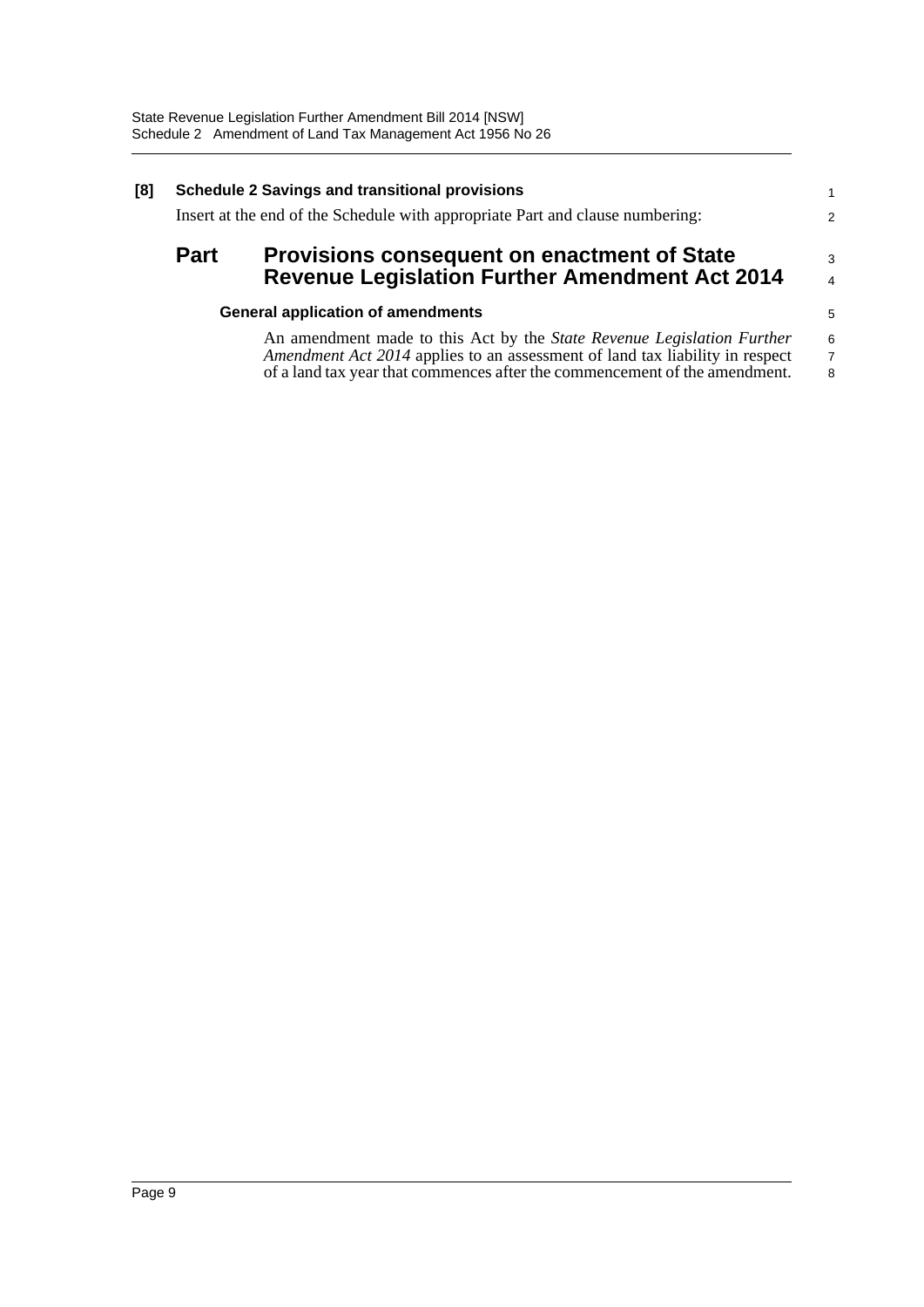<span id="page-14-0"></span>

|       | <b>Schedule 3</b>                                                                                                                                                                                                                                          |                                                              | <b>Amendment of Payroll Tax Act 2007 No 21</b>                                                                                                                                                                                                                                                                              | 1                          |  |  |  |  |
|-------|------------------------------------------------------------------------------------------------------------------------------------------------------------------------------------------------------------------------------------------------------------|--------------------------------------------------------------|-----------------------------------------------------------------------------------------------------------------------------------------------------------------------------------------------------------------------------------------------------------------------------------------------------------------------------|----------------------------|--|--|--|--|
| [1]   |                                                                                                                                                                                                                                                            |                                                              | Section 32 What is a relevant contract?                                                                                                                                                                                                                                                                                     | $\overline{\mathbf{c}}$    |  |  |  |  |
|       |                                                                                                                                                                                                                                                            | Insert "or" after "contractor," in section 32 (2) (c) (iii). |                                                                                                                                                                                                                                                                                                                             |                            |  |  |  |  |
| [2]   |                                                                                                                                                                                                                                                            |                                                              | Section 32 (2) (c)                                                                                                                                                                                                                                                                                                          | 4                          |  |  |  |  |
|       |                                                                                                                                                                                                                                                            |                                                              | Omit "unless the Chief Commissioner determines that the contract or arrangement under<br>which the services are so supplied was entered into with an intention either directly or<br>indirectly of avoiding or evading the payment of tax by any person, or".                                                               | 5<br>6<br>$\overline{7}$   |  |  |  |  |
| [3]   |                                                                                                                                                                                                                                                            |                                                              | Section 32 (2) (d) (i)                                                                                                                                                                                                                                                                                                      | 8                          |  |  |  |  |
|       |                                                                                                                                                                                                                                                            |                                                              | Omit the subparagraph. Insert instead:                                                                                                                                                                                                                                                                                      | 9                          |  |  |  |  |
|       |                                                                                                                                                                                                                                                            |                                                              | services solely for or ancillary to the conveyance of goods by<br>(i)<br>means of a vehicle provided by the person conveying them, or                                                                                                                                                                                       | 10<br>11                   |  |  |  |  |
| [4]   |                                                                                                                                                                                                                                                            |                                                              | Section 32 (2) (d) (as amended by item [3])                                                                                                                                                                                                                                                                                 | 12                         |  |  |  |  |
|       |                                                                                                                                                                                                                                                            |                                                              | Omit the paragraph. Insert instead:                                                                                                                                                                                                                                                                                         | 13                         |  |  |  |  |
|       |                                                                                                                                                                                                                                                            |                                                              | is supplied with services solely for or ancillary to the conveyance of<br>(d)<br>goods by means of a vehicle provided by the person conveying them.                                                                                                                                                                         | 14<br>15                   |  |  |  |  |
| [5]   |                                                                                                                                                                                                                                                            |                                                              | Section 32 (2) (d)                                                                                                                                                                                                                                                                                                          | 16                         |  |  |  |  |
|       | Omit "unless the Chief Commissioner determines that the contract or arrangement under<br>which the services are so supplied was entered into with an intention either directly or<br>indirectly of avoiding or evading the payment of tax by any person.". |                                                              |                                                                                                                                                                                                                                                                                                                             |                            |  |  |  |  |
| [6]   |                                                                                                                                                                                                                                                            |                                                              | Section 32 (2A) and (2B)                                                                                                                                                                                                                                                                                                    | 20                         |  |  |  |  |
|       |                                                                                                                                                                                                                                                            |                                                              | Insert after section $32(2)$ :                                                                                                                                                                                                                                                                                              | 21                         |  |  |  |  |
|       |                                                                                                                                                                                                                                                            | (2A)                                                         | Subsection (2) does not apply if the Chief Commissioner determines that the<br>contract or arrangement under which the services are supplied was entered into<br>with an intention either directly or indirectly of avoiding or evading the<br>payment of tax by any person.                                                | 22<br>23<br>24<br>25       |  |  |  |  |
|       |                                                                                                                                                                                                                                                            | (2B)                                                         | Subsection $(2)$ $(a)$ , $(b)$ , $(c)$ or $(d)$ does not apply to a contract under which any<br>additional services or work (of a kind not covered by the relevant paragraph)<br>are supplied or performed under the contract.                                                                                              | 26<br>27<br>28             |  |  |  |  |
| $[7]$ |                                                                                                                                                                                                                                                            |                                                              | Schedule 3 Savings, transitional and other provisions                                                                                                                                                                                                                                                                       | 29                         |  |  |  |  |
|       | <b>Insert after Part 8:</b><br>30                                                                                                                                                                                                                          |                                                              |                                                                                                                                                                                                                                                                                                                             |                            |  |  |  |  |
|       | Part 9                                                                                                                                                                                                                                                     |                                                              | <b>Provisions consequent on enactment of State</b><br><b>Revenue Legislation Further Amendment Act 2014</b>                                                                                                                                                                                                                 | 31<br>32                   |  |  |  |  |
|       | 23                                                                                                                                                                                                                                                         |                                                              | <b>Relevant contracts</b>                                                                                                                                                                                                                                                                                                   | 33                         |  |  |  |  |
|       |                                                                                                                                                                                                                                                            | (1)                                                          | An amendment made to this Act by the State Revenue Legislation Further<br>Amendment Act 2014 has effect in respect of any amount, benefit or payment<br>referred to in section 40 that is paid, payable, provided or made on or after the<br>date of commencement of the amendment, except as provided by<br>subclause (2). | 34<br>35<br>36<br>37<br>38 |  |  |  |  |
|       |                                                                                                                                                                                                                                                            | (2)                                                          | An amendment does not apply to any amount, benefit or payment paid,<br>payable, provided or made for work performed before the date of<br>commencement of the amendment.                                                                                                                                                    | 39<br>40<br>41             |  |  |  |  |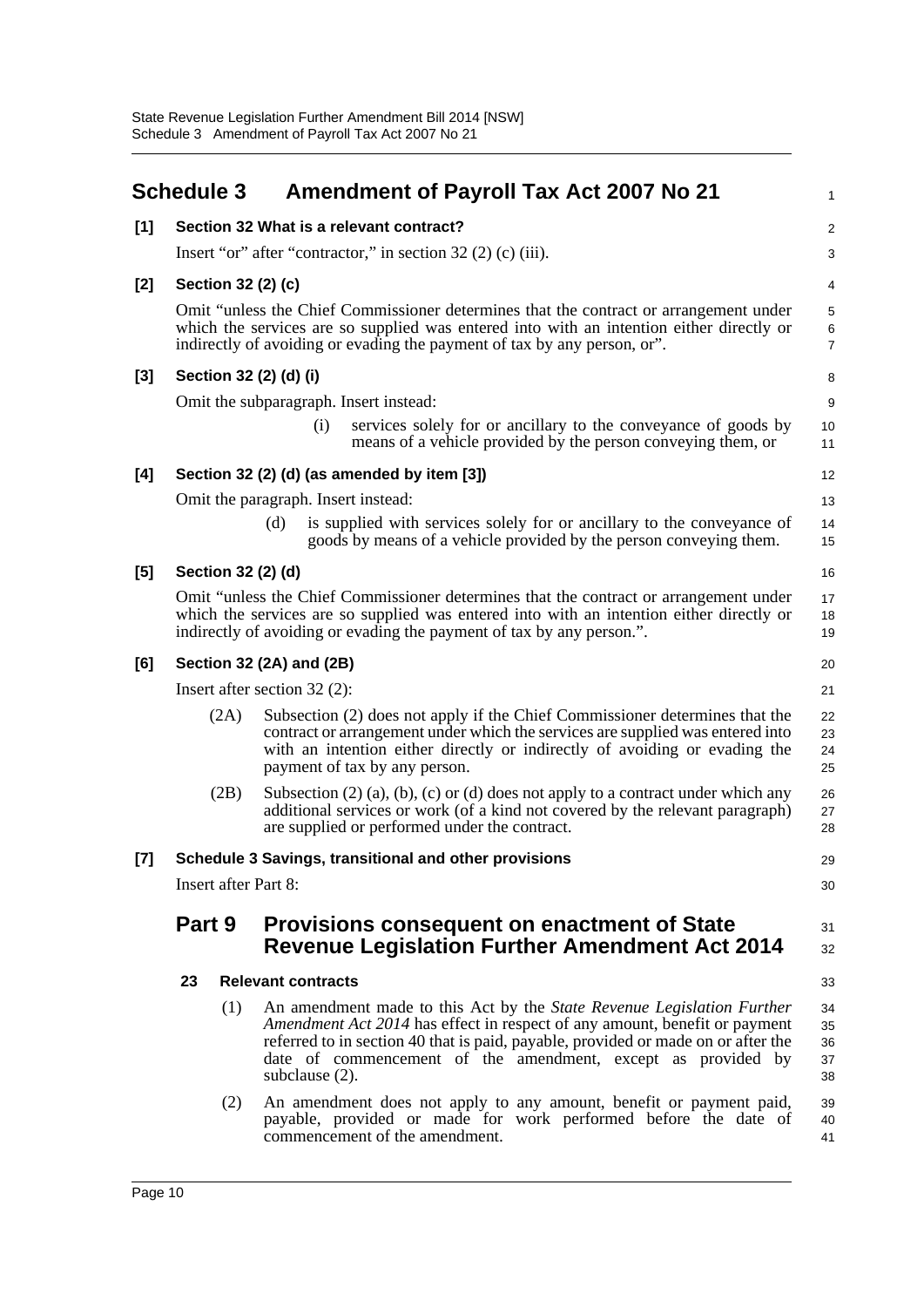<span id="page-15-0"></span>

| <b>Schedule 4</b> |                                                                               |                          | <b>Amendment of Payroll Tax Rebate Scheme (Jobs</b><br>Action Plan) Act 2011 No 19 | $\mathbf{1}$<br>$\overline{2}$                                                                                                                                                                                                                                                                                                           |                            |
|-------------------|-------------------------------------------------------------------------------|--------------------------|------------------------------------------------------------------------------------|------------------------------------------------------------------------------------------------------------------------------------------------------------------------------------------------------------------------------------------------------------------------------------------------------------------------------------------|----------------------------|
| [1]               |                                                                               | <b>Section 12A</b>       |                                                                                    |                                                                                                                                                                                                                                                                                                                                          | 3                          |
|                   |                                                                               | Insert after section 12: |                                                                                    |                                                                                                                                                                                                                                                                                                                                          | 4                          |
|                   | 12A                                                                           |                          |                                                                                    | Rebate for internally transferred employees                                                                                                                                                                                                                                                                                              | 5                          |
|                   |                                                                               | (1)                      |                                                                                    | The employment of an internally transferred employee in a new job is not<br>excluded from the rebate scheme, despite section $\overline{12}$ (1) (b) and (c).                                                                                                                                                                            | 6<br>$\overline{7}$        |
|                   |                                                                               | (2)                      |                                                                                    | A person is an internally transferred employee if the person's employment is<br>transferred from one employer (the former employer) to another employer<br>(the <i>new employer</i> ) and either of the following applies:                                                                                                               | 8<br>9<br>10               |
|                   |                                                                               |                          | (a)                                                                                | the former employer and the new employer are members of the same<br>group (within the meaning of Part 5 of the <i>Payroll Tax Act 2007</i> ),                                                                                                                                                                                            | 11<br>12                   |
|                   |                                                                               |                          | (b)                                                                                | the transfer occurs because the business or undertaking of the former<br>employer is merged with, or taken over or otherwise acquired by, the<br>new employer.                                                                                                                                                                           | 13<br>14<br>15             |
|                   |                                                                               | (3)                      |                                                                                    | Accordingly, the new employer may claim a rebate for the employment of the<br>internally transferred employee.                                                                                                                                                                                                                           | 16<br>17                   |
|                   |                                                                               | (4)                      |                                                                                    | A rebate is not payable to the new employer in respect of the employment of<br>the internally transferred employee unless the Chief Commissioner is satisfied<br>that the former employer would have been eligible for a rebate in respect of<br>the employment of the employee if employment with the former employer had<br>continued. | 18<br>19<br>20<br>21<br>22 |
|                   |                                                                               | (5)                      |                                                                                    | The Chief Commissioner may refuse to pay a rebate to the new employer, or<br>require repayment of a rebate already paid to the new employer, if:                                                                                                                                                                                         | 23<br>24                   |
|                   |                                                                               |                          | (a)                                                                                | the Chief Commissioner is of the opinion that the employee's<br>employment was transferred for the sole or dominant purpose of<br>enabling a claim to be made for the rebate, or                                                                                                                                                         | 25<br>26<br>27             |
|                   |                                                                               |                          | (b)                                                                                | the former employer had not applied for registration as a claimant in<br>respect of the employment of the employee before the transfer of<br>employment.                                                                                                                                                                                 | 28<br>29<br>30             |
| $[2]$             |                                                                               |                          |                                                                                    | Schedule 1 Savings, transitional and other provisions                                                                                                                                                                                                                                                                                    | 31                         |
|                   | Insert at the end of the Schedule with appropriate Part and clause numbering: |                          |                                                                                    |                                                                                                                                                                                                                                                                                                                                          | 32                         |
|                   | <b>Part</b>                                                                   |                          | 2014                                                                               | <b>State Revenue Legislation Further Amendment Act</b>                                                                                                                                                                                                                                                                                   | 33<br>34                   |
|                   |                                                                               |                          |                                                                                    | Rebate for internally transferred employees                                                                                                                                                                                                                                                                                              | 35                         |
|                   |                                                                               |                          |                                                                                    | Section 12A, as inserted by the State Revenue Legislation Further Amendment<br>Act 2014, applies to the employment of an internally transferred employee                                                                                                                                                                                 | 36<br>37                   |